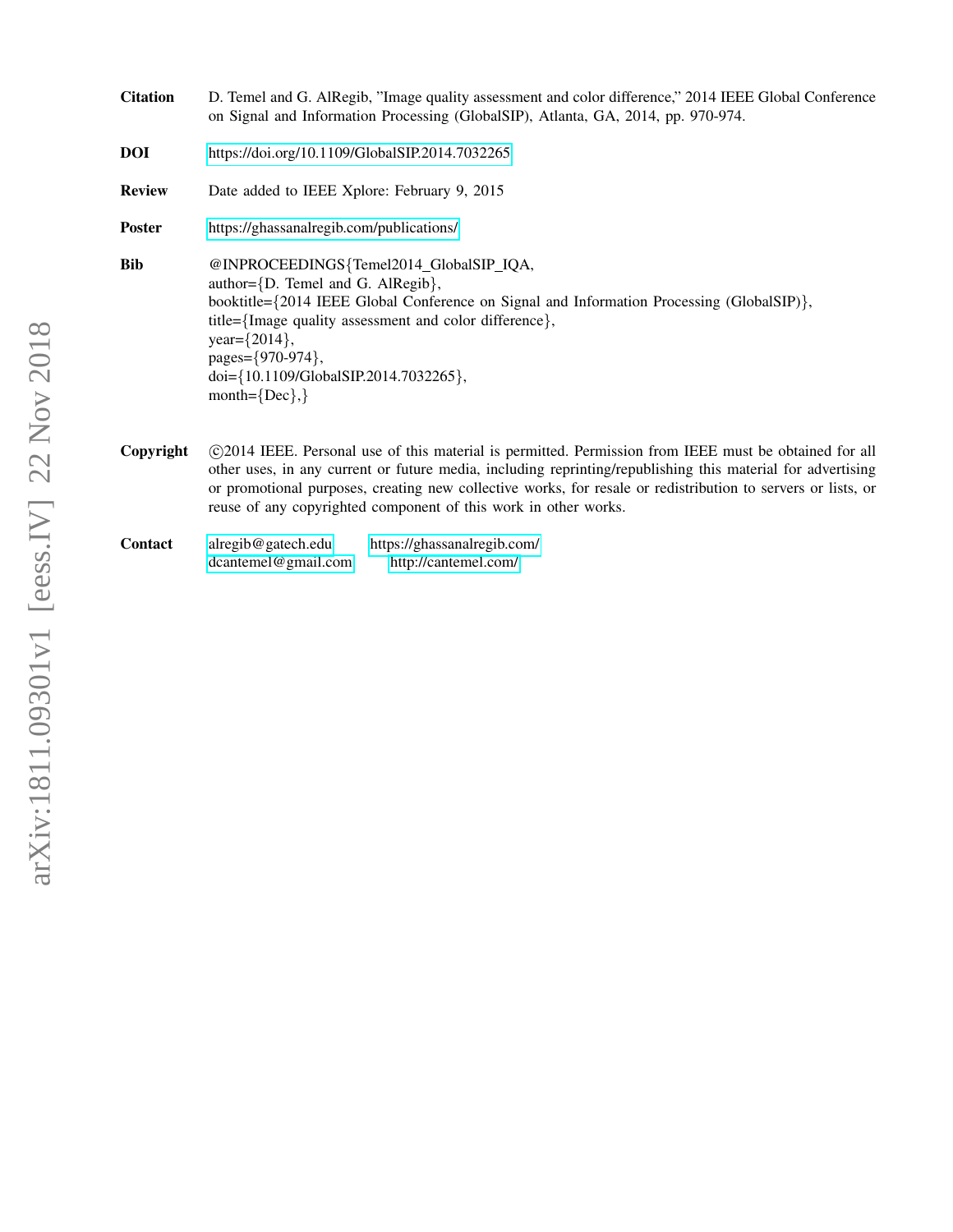# Image Quality Assessment and Color Difference

Dogancan Temel and Ghassan AlRegib Center for Signal and Information Processing (CSIP) Electrical and Computer Engineering Georgia Institute of Technology Atlanta, Georgia, USA {cantemel,alregib}@gatech.edu

*Abstract*—An average healthy person does not perceive the world in just black and white. Moreover, the perceived world is not composed of pixels and through vision humans perceive structures. However, the acquisition and display systems discretize the world. Therefore, we need to consider pixels, structures and colors to model the quality of experience. Quality assessment methods use the pixel-wise and structural metrics whereas color science approaches use the patch-based color differences. In this work, we combine these approaches by extending CIEDE2000 formula with perceptual color difference to assess image quality. We examine how perceptual color difference-based metric (PCDM) performs compared to PSNR, CIEDE2000, SSIM, MS-SSIM and CW-SSIM on the LIVE database. In terms of linear correlation, PCDM obtains compatible results under white noise (97.9%), Jpeg  $(95.9\%)$  and Jp2k  $(95.6\%)$  with an overall correlation of  $92.7\%$ . We also show that PCDM captures color-based artifacts that can not be captured by structure-based metrics.

*Index Terms*—color-difference, perceptual quality, objective quality metrics, color artifacts

## I. INTRODUCTION

<span id="page-1-0"></span>The phrase "quality of experience" in the image processing literature indicates the perceived quality of images. Therefore, perception matters as much as the fidelity for consumer electronics applications. Images are commonly analyzed in terms of pixels and structures in the image processing literature. However, color science literature mostly focus on large patches that are functions of visual fields. In our view, in order to model the full quality of experience, we need to consider the literature of both image processing and color science. The proposed approach contributes to the literature by utilizing the color label differences in the quality of experience estimation.

Objective quality metrics are used in the image processing literature to estimate the quality of experience or to quantify distortions. Pixel-wise fidelity metrics focus on the exact differences between pixels of the images. As an example, rootmean-square error and peak signal-to-noise ratio (PSNR) are commonly used in the literature because of their simplicity. Instead of calculating the pixel-wise fidelity, structural fidelity of images are also used to estimate the quality. SSIM calculates the local statistics of images over a single scale whereas MS-SSIM follows a multi-scale approach to calculate SSIM over different resolutions using Laplacian pyramid as described in [\[1\]](#page-5-0). CW-SSIM [\[2\]](#page-5-1) also follows a multi-scale approach but instead of calculating the local statistics in the spatial domain, wavelet coefficients are used. Most of these quality metrics use the luminance components or grayscale images and neglect the color channels.

In contrast to the luminance-based image quality measures, color information is commonly used in the color science literature to detect the differences between similar color tones [\[3\]](#page-5-2). The International Commission on Illumination (CIE) is responsible for the international coordination of lighting related technical standards including color difference. CIEDE2000 color difference equation was developed by the CIE technical committee and it is one of the state of the art metrics in the color science literature as described in [\[4\]](#page-5-3), [\[5\]](#page-5-4). Color differences and similarities can be used as descriptors of the images. The authors in [\[6\]](#page-5-5) propose learning color names from real-world images, which can be used for object recognition and image classification as described in [\[7\]](#page-5-6). Color naming descriptors are also used in image classification in terms of the aesthetics quality of the images as explained in [\[8\]](#page-5-7). Moreover, color naming descriptors are used in [\[9\]](#page-5-8) to perform color-based edge detection.

Color difference formulas are commonly used in tone matching for color reproduction. The authors in [\[10\]](#page-5-9) use a color difference-based metric to predict texture visibility of printer halftone patterns. The way color difference is used in [\[10\]](#page-5-9) can be considered as a transition in the application field of color difference equations from basic tone matching to textured image comparisons. In [\[11\]](#page-5-10), the authors discuss the connections between image quality, difference and appearance. Even color image quality is discussed in these approaches, authors consider the problem from the point of color science and leave the discussion limited without fully studying the objective quality metrics and their performance under different kinds of distortions such as compression and communication errors. The authors in [\[12\]](#page-5-11) take the difference equations one step further and describe a calibration process for the color difference equations under experimental conditions as well as the usage of CIEDE2000 as an image quality metric. However, a very fundamental characteristic of the difference equations is overlooked. In principle, CIEDE2000 is designed for tone matching between similar colors that are bounded by, at most, medium differences and not utilized for significant tone differences.

In this paper, we augment the range of CIEDE2000 formula with perceptual color difference as in [\[9\]](#page-5-8) to generalize the method proposed by the authors in [\[12\]](#page-5-11). In Section [II,](#page-2-0) we de-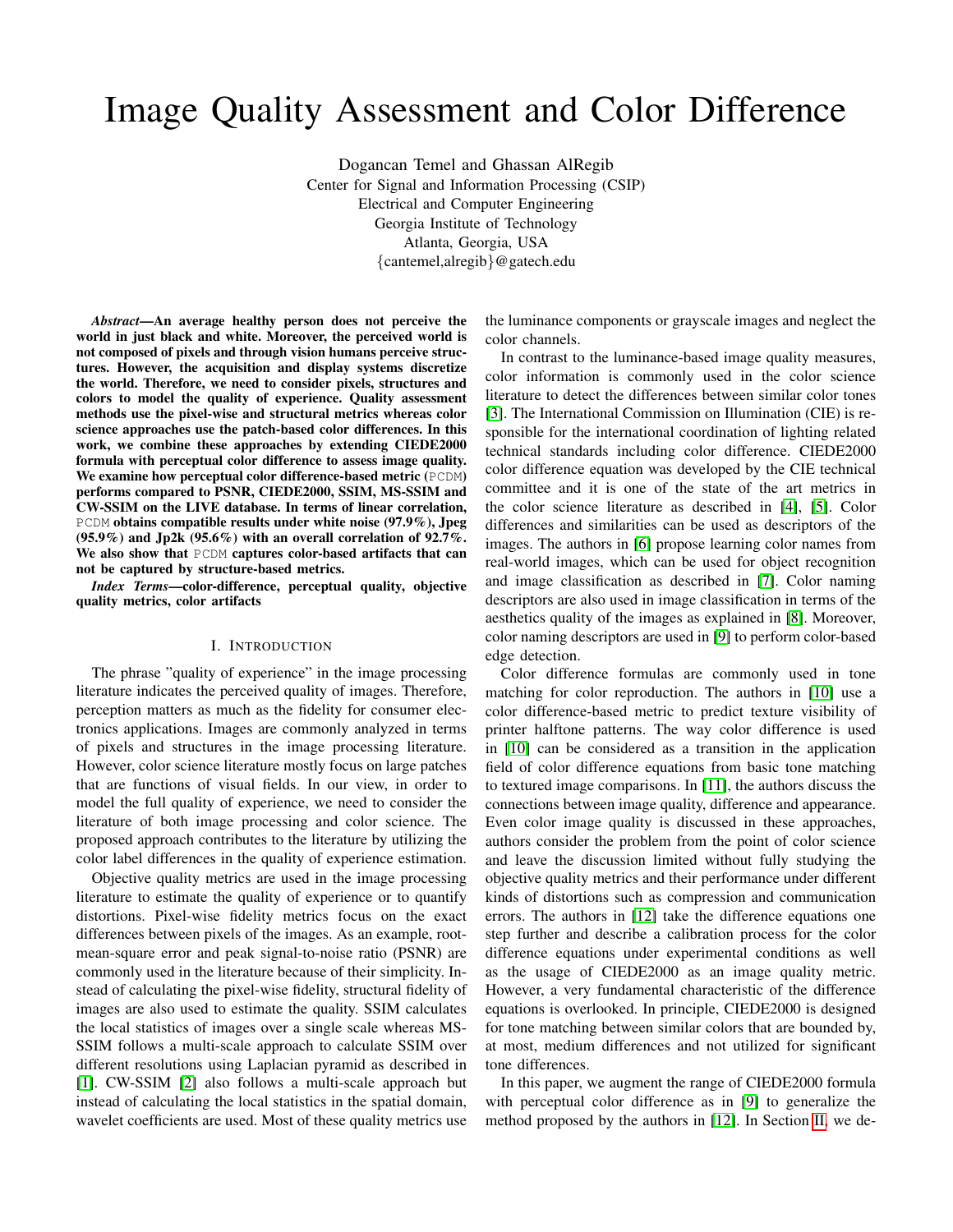

<span id="page-2-1"></span>

scribe the main blocks in the proposed quality metric pipeline. We discuss the experimental setup, results and observations in Section [III](#page-3-0) and conclude our discussion in Section [IV.](#page-4-0)

## <span id="page-2-0"></span>II. COLOR-BASED IMAGE QUALITY ASSESSMENT

The pipeline of the proposed image-quality assessment method is given is Fig. [1.](#page-2-1) Since human visual system is less sensitive to the color compared to the structure, color-based image quality can be calculated over the smoothed version of the image. Images are downsampled using the defaults of bicubic interpolation and anti-aliasing. Sampling rate is set to 0.05 after exhaustively simulating the range from 0.02 to 0.25. The effect of downsampling is explained in Section [III-B.](#page-3-1) After downsampling, the RGB images are converted to the Lab domain to represent pixels in a perceptually correlated color space. Color descriptors are calculated for each pixel as it is described in Section [II-A.](#page-2-2) We explain the usage of the Earth Mover's Distance (EMD), the CIEDE2000 formula and the logistic-based fusion function in Section [II-B.](#page-2-3)

# <span id="page-2-2"></span>*A. Color Naming*

Linguistic color names are used to label image pixels with perceived color classes. The authors in [\[6\]](#page-5-5) introduced color naming as a 11−*D* image descriptor. Each dimension in the descriptor corresponds to the probability of that pixel to be perceived as one of the 11 basic colors. These basic color names are: black, blue, brown, grey, green, orange, pink, purple, red, white and yellow. In order to determine the pixel values for the finite color vocabulary, Google Image is used to obtain the training set, which also includes the wrongly labeled images. Color names are learned from the noisy data using the variants of the probabilistic latent semantic analysis model as explained in [\[6\]](#page-5-5). In addition to  $11 - D$  color descriptors, we have also experimented  $25 - D$  and  $50 - D$  descriptors that span a wider color range. However, we have not observed a significant increase in the estimation accuracy.

## <span id="page-2-3"></span>*B. Color Difference*

The CIEDE2000 color difference equation is designed to calculate the difference between similar colors with low level variations. In the proposed metric, we keep the display and viewing related parameters constant to make the metric independent of acquisition and display configurations. In order to limit the calculation of CIEDE2000 to low-level differences, a threshold is set for color difference values and the result is divided by the same threshold to normalize the difference to be between 0 and 1. S-CIELab [\[13\]](#page-5-12) color difference equation is

not used in the proposed metric to eliminate parameter tuning including but not limited to spatial and color calibration.

The Earth Mover's Distance (EMD) is designed to calculate the difference between two distributions. The basic idea behind EMD is to calculate the minimal cost that is required to transfer one distribution into the other [\[14\]](#page-5-13). In [\[9\]](#page-5-8), EMD is calculated between two 11−*D* color naming descriptors where the flow between each color label probability is calculated to obtain the cost. Instead of using the uniform distance, the flow between color labels is scaled according to the perceived color distance. We can calculate this distance by using the joint distribution of basic color terms in the Lab color cube as explained in [\[6\]](#page-5-5). The visualization of the perceived distance is depicted in Fig. [2.](#page-2-4)



<span id="page-2-4"></span>Fig. 2. Perceived distance between basic color categories.

EMD considers all flow scenarios from the source to the target color descriptor to minimize the total cost. We can formulate the EMD expression as in Eq. [1](#page-2-5) where *i* is the index of the color label in the reference color descriptor and *j* is the index of the compared color descriptor. Flow from the *ith* color probability in the reference to the *jth* color probability in the compared descriptor is represented by  $f_{ij}$  and the perceived distance between the color terms in the dictionary is shown with  $d_{ij}$ .

<span id="page-2-5"></span>
$$
EMD = \min_{f_{i,j}} \left\{ \sum_{i=1}^{11} \sum_{j=1}^{11} d_{i,j} f_{i,j} \right\} \tag{1}
$$

The authors in [\[9\]](#page-5-8) combined CIEDE2000 with EMD [\[14\]](#page-5-13) using a logistic function to obtain a perceptually correlated difference function as formulated in Eq. [2.](#page-2-6) The difference function is used to detect edges.  $S_i$  is the Lab value and  $P_i$  is the color naming descriptor corresponding to a single pixel of the image indexed with *i*. *al pha* is set to 0.5 to equivalently combine CIEDE2000 and EMD and and *z* is set to 10 as in [\[9\]](#page-5-8). The parameters in the logistic-bsaed fusion are selected independent from the tested image database.

<span id="page-2-6"></span>
$$
\frac{1}{1 + e^{-z(((\alpha)CIEDE(S_1, S_2) + (1 - \alpha)EMD(P_1, P_2)) - \frac{1}{2})}}
$$
(2)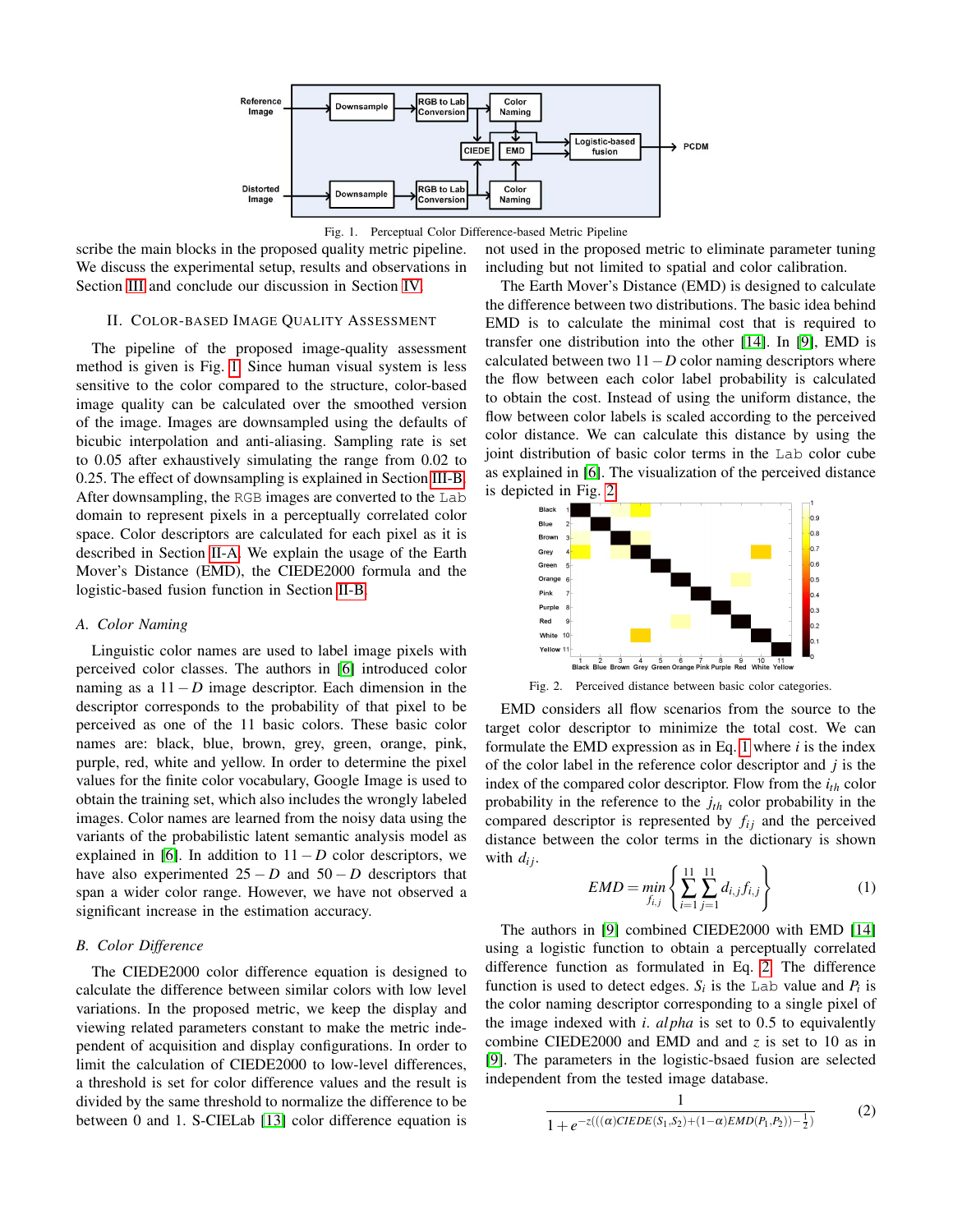In the proposed pipeline, we asses the perceived quality of the images by extending the range of the color difference equation. CIEDE2000 is unreliable when the color difference is more than 7 CIELAB. Therefore, we threshold the color difference equation for high level differences and just use the transportation distance between the color descriptors that are inherently used for images significantly different from each other. The scope of the proposed metric is to introduce the perceptual color differences into image quality estimation. As a future work, other distance metrics can also be used to quantify the difference between color descriptors.

### III. EXPERIMENTAL EVALUATION

#### <span id="page-3-0"></span>*A. Experimental Setup*

In this paper, we use the release 2 version of the LIVE image database for the validation of the proposed metric. The resolution of most of the images in the database is 768*x*512 and images are interpolated (bicubic) to 1024*x*768 for subjective tests. There are 29 reference images and 779 distorted images. JPEG, JPEG2000 (Jp2k), White Noise (Wn), Gaussian Blur (Gblur) and Simulated Fast Fading Rayleigh Channel errors (FF) are the main sources of degradation in the image database. A more detailed information related to LIVE image database can be found in [\[15\]](#page-5-14). As it is explained in [\[15\]](#page-5-14), the non-linear regression formulated in Eq. [3](#page-3-2) is applied to each objective quality metric to make a fair comparison.

<span id="page-3-2"></span>
$$
S = \beta_1 \left( \frac{1}{1} - \frac{1}{2 + exp(\beta_2 (S_0 - \beta_3))} \right) + \beta_4 S_0 + \beta_5 \tag{3}
$$

PCDM is used to refer to the proposed perceptual color difference-based metric in the rest of the paper. We compare the performance of PCDM with PSNR, CIEDE2000 SSIM, MS-SSIM and CW-SSIM, which were described in Section [I.](#page-1-0)

#### <span id="page-3-1"></span>*B. Results*

The scatter plots of PCDM under different distortion types are given in Fig. [3.](#page-3-3) Solid lines correspond to the ideal scenario where quality estimation is equivalent to the average subjective scores. Dashed lines are located one standard deviation away from the solid line and dotted lines are two standard deviations away. Linear correlation coefficient (CC) and root-meansquare error (RMSE) are calculated between the quality metric estimates and the difference mean opinion scores (DMOS) after non-linear regression. High CC values mean that the relation between the estimates and the subjective scores are highly linear. Low RMSE values indicate the proximity of the estimates to the DMOS values.

PCDM accurately estimates the subjective results under White Noise with a CC of 0.979 and RMSE of 5.08 as shown in Fig. [3\(](#page-3-3)d). In the cases of Jpeg and Jp2k, nearly all of the estimates are in the distance of one standard deviation with CC values around 0.95 and RMSE values ranging from 7.10 to 7.49 as given in Fig. [3\(](#page-3-3)b)-(c). However, when the images are distorted with Gaussian Blur and Fast Fading, some of the PCDM-based estimates exceed the one standard deviation boundary with CC values less than 0.9 and RMSE values



<span id="page-3-3"></span>Fig. 3. Scatter plots of DMOS versus PCDM after non-linear regression.

higher than 10.0 as shown in Fig. [3\(](#page-3-3)e)-(f). The performance comparison between PCDM and other objective quality metrics are given in Table [I.](#page-3-4)

PCDM, CIEDE2000, SSIM and MS-SSIM are close to each other in terms of accurately estimating the subjective results under Jp2k, Jpeg and Wn distortions. However, both of the color-based metrics perform poorly compared to SSIM and MS-SSIM under FF and Gblur. PCDM performs better than CW-SSIM under all types of distortions and it performs better than PSNR under all of the distortion types except FF. Extending the range of CIEDE2000 with perceptual color difference leads to a decrease of 0.35 in the RMSE value and an increase of 0.07 in the CC value.

TABLE I PERFORMANCE OF THE OBJECTIVE QUALITY METRICS

<span id="page-3-4"></span>

| <b>Metrics</b>                   | Jp2k  | Jpeg  | Ѿn    | Gblur | $\overline{\bf FF}$ | All   |
|----------------------------------|-------|-------|-------|-------|---------------------|-------|
| Pearson $\overline{CC}$ (Linear) |       |       |       |       |                     |       |
| <b>PSNR</b>                      | 0.923 | 0.913 | 0.945 | 0.843 | 0.887               | 0.898 |
| <b>CIEDE2000</b>                 | 0.954 | 0.956 | 0.981 | 0.892 | 0.850               | 0.920 |
| SSIM                             | 0.963 | 0.957 | 0.976 | 0.940 | 0.956               | 0.945 |
| <b>MS-SSIM</b>                   | 0.962 | 0.961 | 0.977 | 0.943 | 0.948               | 0.946 |
| <b>CW-SSIM</b>                   | 0.926 | 0.927 | 0.949 | 0.768 | 0.835               | 0.872 |
| <b>PCDM</b>                      | 0.956 | 0.959 | 0.979 | 0.873 | 0.849               | 0.927 |
| <b>RMSE</b>                      |       |       |       |       |                     |       |
| <b>PSNR</b>                      | 9.92  | 10.10 | 8.34  | 11.80 | 10.22               | 10.12 |
| <b>CIEDE2000</b>                 | 7.61  | 7.79  | 5.64  | 11.33 | 11.92               | 9.02  |
| <b>SSIM</b>                      | 7.11  | 7.74  | 8.65  | 7.54  | 6.45                | 7.52  |
| <b>MS-SSIM</b>                   | 7.12  | 7.30  | 8.38  | 7.38  | 7.04                | 7.43  |
| <b>CW-SSIM</b>                   | 9.75  | 9.30  | 9.24  | 14.45 | 13.62               | 10.87 |
| <b>PCDM</b>                      | 7.49  | 7.10  | 5.08  | 10.73 | 11.96               | 8.67  |

The authors in [\[15\]](#page-5-14) examine quality versus distortion parameter distributions for the LIVE database. In the case of Fast Fading, data points are distributed all around the scatter plot with a high variation. Because there is not a high correlation between the distortion parameters and DMOS, it is expected that PCDM would not be a good model to estimate Fast Fading. However, there is a high correlation between the distortion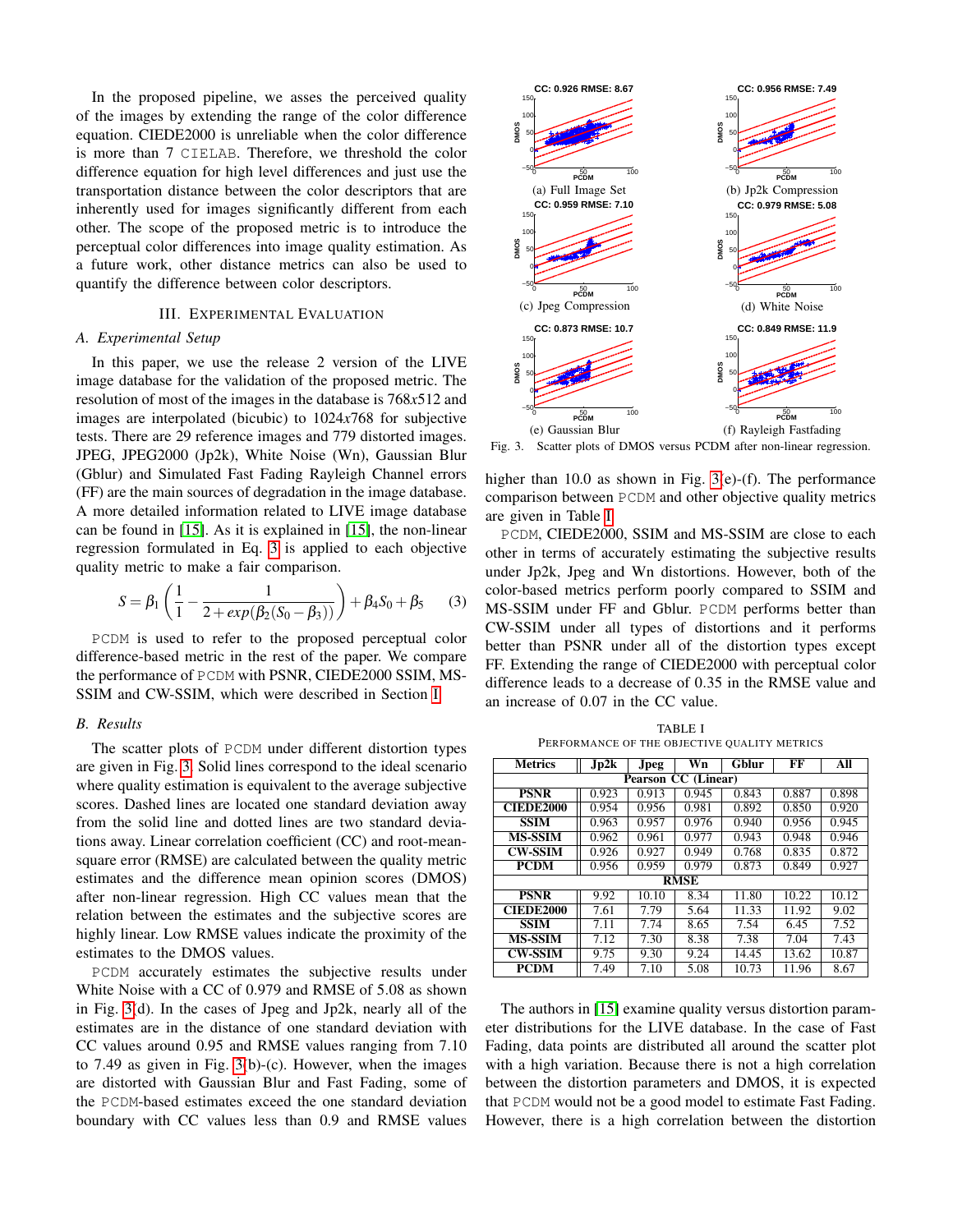parameters and DMOS in Gaussian Blur and hence PCDM is expected to model the Gaussian Blur distortions.





<span id="page-4-1"></span>Fig. 4. Reference image, distorted image and corresponding distortion maps. SR: sampling rate, Res:Residual

We randomly selected the bikes image from the LIVE database to visualize the distortion maps. However, the same observations are also valid for other images. Reference and distorted images are shown in Fig. [4.](#page-4-1) Circular-symmetric 2-D Gaussian kernel with a standard deviation of 1.3 is used to degrade the reference image. In general, overall quality of the images is calculated by taking the average over the distortion maps. However, in Fig. [4,](#page-4-1) we directly show the distortion maps calculated by SSIM and PCDM to examine how the metrics perform. Residual of PCDM is plotted for a fair comparison since high PCDM corresponds to low quality and vice versa.

SSIM detects the observable degradations which are mostly around the textured regions as shown in Fig. [4\(](#page-4-1)c). We examine the effect of downsampling by varying the sampling rate in PCDM model from 0.05 to 0.50 and then to 1.00. A sampling rate of 0.05 results in oversampling of the image and PCDM does not work well as shown in Fig. [4\(](#page-4-1)d). When we increase the sampling rate to 0.5 and to 1.0, PCDM captures the degradations around the textured regions as shown in Fig. [4\(](#page-4-1)e)-(f). We can obtain higher CC and lower RMSE with a higher sampling rate. However, the proposed method becomes infeasible because of the time-complexity. We summarize the changes in the average residual PCDM and the execution time per single image under varying sampling rate in Table [II.](#page-4-2) We used an Intel(R) Core(TM) i7-3770 CPU @3.50 GHz with  $32.0$  GB ram. TABLE II

|  |  | PCDM UNDER VARYING SAMPLING RATE |  |  |
|--|--|----------------------------------|--|--|

<span id="page-4-2"></span>

| <b>PCDM Sampling Rate</b> | Avg. Res. PCDM | <b>Execution Time (sec)</b> |
|---------------------------|----------------|-----------------------------|
| 0.05                      | 0.98           |                             |
| 0.50                      | 0.96           | 120.5                       |
| .00                       | 0.93           | 479.5                       |

Quality metrics such as SSIM, MS-SSIM and CW-SSIM estimate the perceived quality based on the structural cues by neglecting *chroma* information. However, PCDM utilizes both *luma* and *chroma*. In order to examine how metrics perform under structural and color artifacts, Jpeg compressed image with a bpp of 0.208 is used. In the visualization, compression artifacts are preferred over Gaussian Blur and White Noise because compression corresponds to a more realistic degradation scenario. The distorted image is converted from the RGB color space to the YCbCr color space. We replace the chrominance channels ( $Cb$  and  $Cr$ ) in the distorted image with the reference to obtain *Intensity* distortion as given in Fig. [5\(](#page-4-3)a) and we replace the distorted luminance (Y) channel with the error-free channel in the reference to obtain the *Chroma* distortion as given in Fig. [5\(](#page-4-3)b). *Chroma* distortion results in loss of color information around some connected regions such as the soil surface and the grass region. We also observe tonal changes over some objects and small regions. Whereas, *Intensity* distortion leads to blockiness artifacts all over the image especially around textured regions. SSIM detects the blockiness in *Intensity* distortion whereas PCDM does not capture the distortions with a sampling rate of 0.05. However, PCDM detects color losses at the background region and the tonal changes around foreground objects in the *Chroma* distortion, which are overlooked by SSIM.



<span id="page-4-3"></span>(e) Res. PCDM Map - Intensity Dist. (f) Res. PCDM Map - Chroma Dist. Fig. 5. Intensity and chroma distortion with corresponding distortion maps

## IV. CONCLUSION

<span id="page-4-0"></span>In this paper, we extended the CIEDE2000 formula using a perceptual color difference metric to estimate the subjective quality of images. We have shown that perceptual color difference metric results highly correlate with DMOS and it performs better than the pixel-wise fidelity metrics and the CIEDE2000 formula in terms of correlation and root-meansquare error. However, structural metrics perform better than color-based metric under Fast Fading and Gaussian Blur due to the oversampling in PCDM. When the sampling ratio is increased, PCDM performs better but it also increases the time-complexity significantly. We started combining color and structure based metrics to estimate the quality of experience for the end user and the hybrid metric already leads to promising results in LIVE and TID2013 image databases.